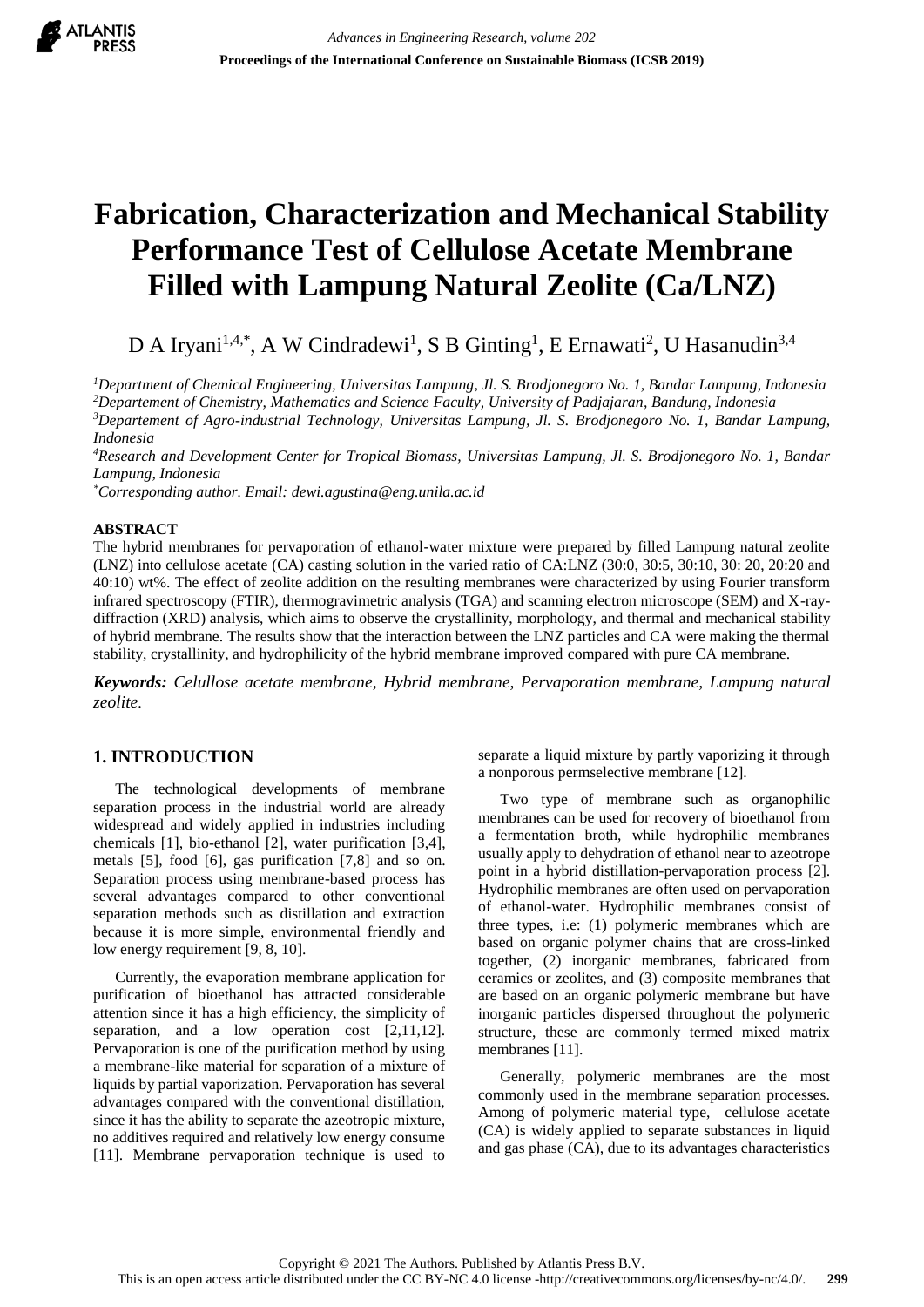such as easy to produce and derived from natural renewable substances, low price, moderate chlorine resistance, good toughness, high biocompatibility and hydrophilicity [1,4,8, 9, 10, 13]. However, CA membrane is not suitable for more aggressive cleaning as it has easily oxidized and low chemical resistance and mechanical strength [1, 9, 13]. Thus, a special treatment is required to improve CA performance by adding nonporous inorganic additives such as alumina, silica, and titania as fillers into CA membrane in order to correct its deficiency properties in accordance with the type of membrane that will be in production [1, 8, 9,17 ]. The presence of inorganic material able to improve mechanical stability, increasing fouling resistance ability, surface porosity, permeability properties and membrane selectivity in separation processes [4, 14, 15].

Various types of porous inorganic fillers such as zeolites and carbon molecular sieves also have been used in mixed matrix membranes. Several researchers have been investigated the effect of the addition of a porous inorganic filler such as zeolite and carbon molecular sieves into organic polymer [16-18]. Ling et al. (2008) had studied the pervaporation separation of ethanol-water mixture using PVA zeolite-clay membranes to investigate the effect of ethanol feed concentration (10%, 30%, 50%, 70% dan 90%) and operation temperature (30, 40, 50, 60, and 70  $^{\circ}$ C). The investigation shows that incorporation of zeolite into matrix membrane able to increase the selectivity in accordance with the increases of ethanol concentration and operating temperature. However, on the contrary, the absorption (flux) of the membrane is decrease. The other research conducted by Ma et al. (2009), prepared the HZSM5-filled cellulose acetate (CA) membranes by incorporating the HZSM5 into CA for pervaporation separation of methanol/methyl tertiary butyl ether (MTBE) mixtures. Their study found that the permeation flux increased while the separation factor decreased with increasing the amount of methanol in the feed, when operating temperature of pervaporation increase from 298K to 323 K.

A search of the literature reveals that zeolite synthetic are widely used as a filler of polymeric membranes in the view of their better performances. While, to our knowledge, only one study [19] reported the natural zeolite used as a filler of polymeric membrane. The natural zeolites clinoptilolite has been used mainly as the silica source. The use of natural zeolite as an polymeric membrane filler has gained great interest due to its large deposits and it has some promising benefits since they are lower in cost.

In this work, natural zeolites clinoptilolite from Lampung Province (LNZ), Indonesia, was used as a filler to modified CA membrane. The chemical composition of the natural zeolite used in this experiment mainly consisted of (in wt%) 78.17 SiO<sub>2</sub>: 16.80 Al<sub>2</sub>O<sub>3</sub>: 1.42 K<sub>2</sub>O: 1.36 CaO:  $0.82 \text{ MgO: } 0.87 \text{ Fe}_2\text{O}_3$ . The ratio of natural zeolite addition was varied from 5 to 30 wt % into the casting solution based on Ca amount. The objective of this research work is to develop high-performance of modified membranes and investigate the effect of zeolite addition on the morphological, thermal and mechanical properties of the developed membranes by using the instrument of Fourier transform-infrared, scanning electron microscope, thermogravimetric analysis, universal testing machine and X-ray diffraction. Meanwhile, the membranes pervaporation performance already discussed in our previous paper [20].

#### **2. MATERIALS AND METHODS**

#### *2.1. Materials*

The commercial grade of cellulose acetate (Sigma Aldrich, USA) with acetyl content of 39-41%wtand Mw 30,000 was used as thematrix polymer membrane. Lampung natural zeolite (LNZ) (200 mesh) which purchased from CV. Minatama, Lampung,Indonesia was used as a filler. Acetone (J.T baker, USA) was used as solvent to dissolve cellulose acetate.

#### *2.2. Fabrication of Hybrid Membranes*

The hybride membranes were prepared following the procedure as published in [20]. CA was dissolved in 100 ml of acetone and stirred until homegeneous. Thereafter, a calculated amounts of LNZ were added into CA solutions to making the various ratios of CA/LNZ: 30 %wt/v: 0%/w-CA; 30%wt/v: 5%/wt-CA; 30%wt/v: 10%/w-CA: 30%wt/v: 20%/wt-CA; 20%wt /v: 20%/wt-CA. The resulting of CA/LNZ solutions in various ratios were stirred for 24h, and it were set aside for 2 hours to remove the air bubbles in the mixtures.The casting solutions were casted on a glass plate and placed in the air for 20 seconds to evaporate all the solvent. The cast films were subsequently immersed in the ice water for 20 min to complete the phase separation process. Further, the membranes were heat-treated in hot distilled water (80°C) to separate the membranes from the glass surface. Finally, the hybrid membranes were placed in an oven at 60 °C for 2 hours. The series of the fabrication of membrane experiments are shown in Figure 1.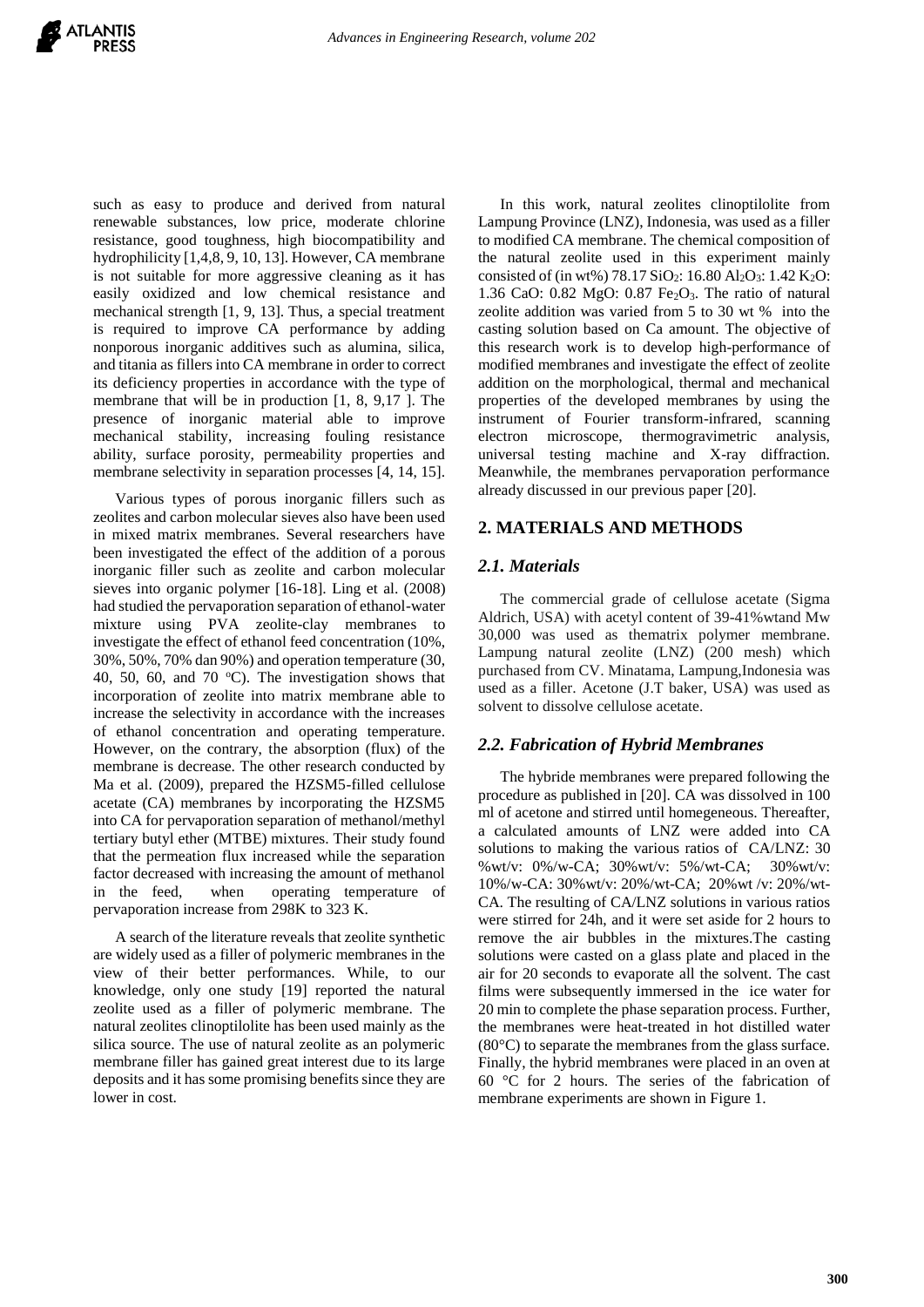



**Figure 1** Schematic procedure of fabrication of pure and hybrid membranes

# *2.3. Membrane Characterization*

# *2.3.1. Fourier Transform Infra-Red (FTIR)*

The Fourier-transform infrared spectroscopy (FT-IR) spectra of the samples were recorded in the 400-4,000 cm−1 range using 100 Perkin Elmer, MID IR spectrometer.

# *2.3.2. X-ray Diffraction (XRD)*

XRD analysis was carried out by using XRD instrument PAN analytical X'pert<sup>3</sup> pro. The analysis used Cu k- $\alpha$ radiation  $(X = 1,54.[A])$  monochromatic, with tube voltage 40kv and 30 mA tube current. The Diffraction pattern is measured at range  $2\Theta$  0-100 $^{\circ}$ .

### *2.3.3.Mechanical Stability*

The analysis of mechanical strength of the membrane CA and CA/LNZ were carried out at room temperature by using a Universal Testing Machine (UTM) Instron. The membrane was cut to a length of 95 mm and a width of 20 mm. The sample then clamped with two aluminium clamps. One clamp is connected to the base of the lowest of the UTM and another brace in connecting with the force sensor to determine the amount of force exerted. The equation for tensile strength and percentage of elongation are shown in the Equation (1 and 2). The schematic of mechanical stability test are shown in Figure 2.



 **Figure 2** The schematic of mechanical stability test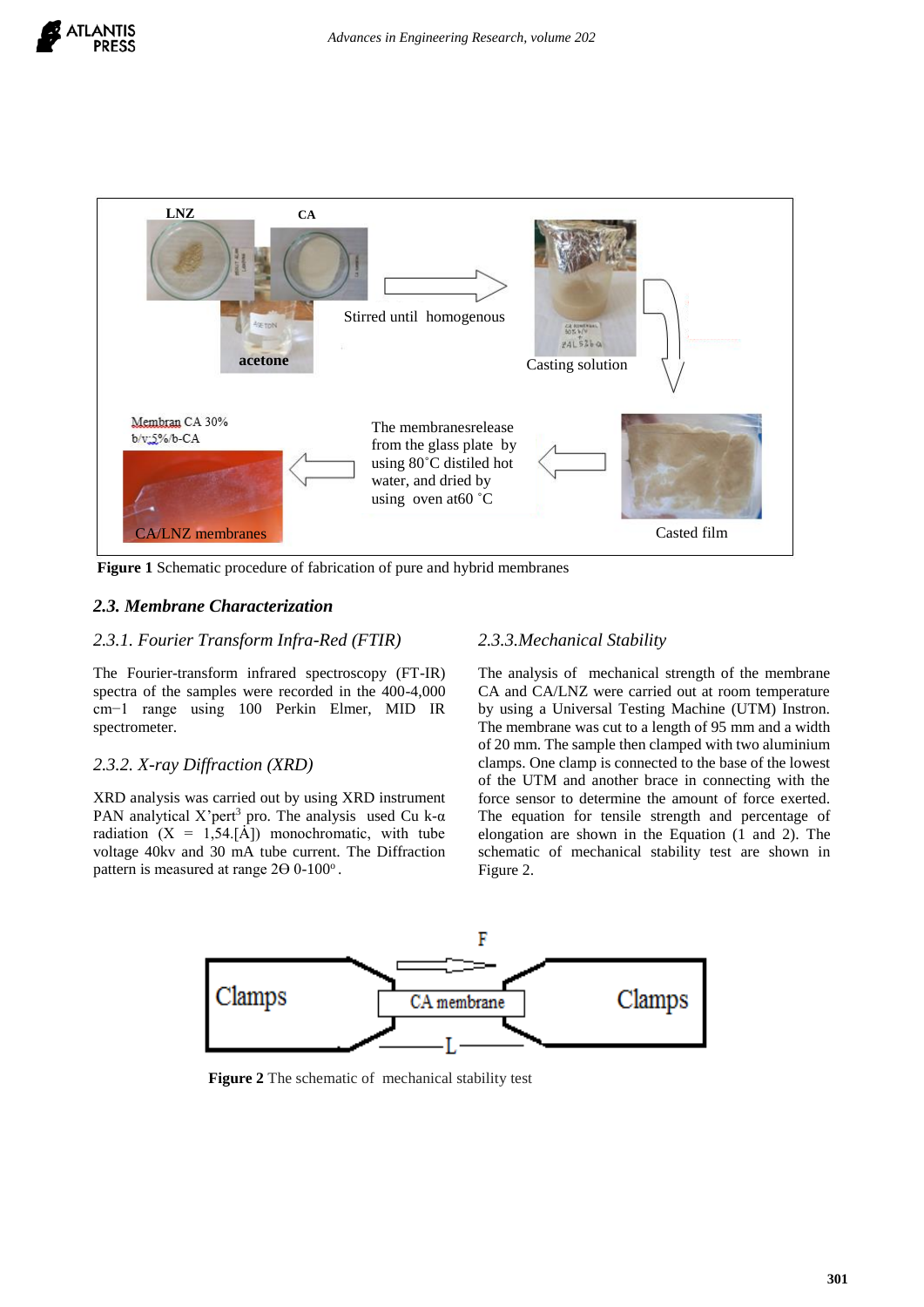



 $Whera$ 

| $\cdots$<br>$\sigma$<br>$=$<br>(Mpa) | Tensile |    | Strength |
|--------------------------------------|---------|----|----------|
| $\mathbf F$<br>$=$<br>(KgF)          | load    | at | break    |

| A | $=$ cross-sectional area (mm <sup>2</sup> ) |
|---|---------------------------------------------|
|   |                                             |

 $\varepsilon$  = Elongation (%)<br>P = initial length (m

 $=$  initial length (mm)

 $\Delta L$  = length differences (mm)

#### *2.3.4.Scanning Electron Microscopy (SEM)*

The top surface and cross sectional morphology of the CA and CA/LNZ membranes in the different ratios were studied using scanning electron microscopy (ZEISS EVO MA 10). All of the sample specimens were coated with a thin layer of gold to prevent charging

#### *2.3.5. DTA/TGA*

Thermal stability analysis of the membrane samples were performed by using EXSTAR TG/DTA7300 analyzer at condition i.e: (1) heating rate 20  $\degree$ C/min, (2) range of temperature programs were 30-600 °C under oxygen-free condition (nitrogen atmosphere), and (3) Nitrogen flow was 20 ml/min in order to remove all corrosive gas involved in the degradation.

#### **3. RESULTS AND DISCUSSION**

#### *3.1. Fourier Transform Infra-Red (FTIR)*

The FTIR spectra analysis results of membranesin varied compositions of CA/LNZ were shown on Figure 3. All of the peaks obtained from FTIR instrument has been confirmed by some of the literature data [1, 8, 21]. In the spectrum of pure CA membrane, the peaklocated at  $3453$  cm<sup>-1</sup> is associated to the stretching vibration of hydroxyl group (-OH). The peak of the  $C = O$  bond appeared around wave number about 1640 cm-1 and 1736 cm-1 assigned to the presence of an acetyl group. The spectraaroundthe wave number 2926 cm<sup>-1</sup> and 1371 cm <sup>1</sup> shows the presence of C-H bond. Peak observed at wave number 1225 cm<sup>-1</sup>asigned the C-O-C which also described the presence of an acetyl group.



**Figure 3** FTIR Spectra data of membrane in varied ratio of CA and LNZ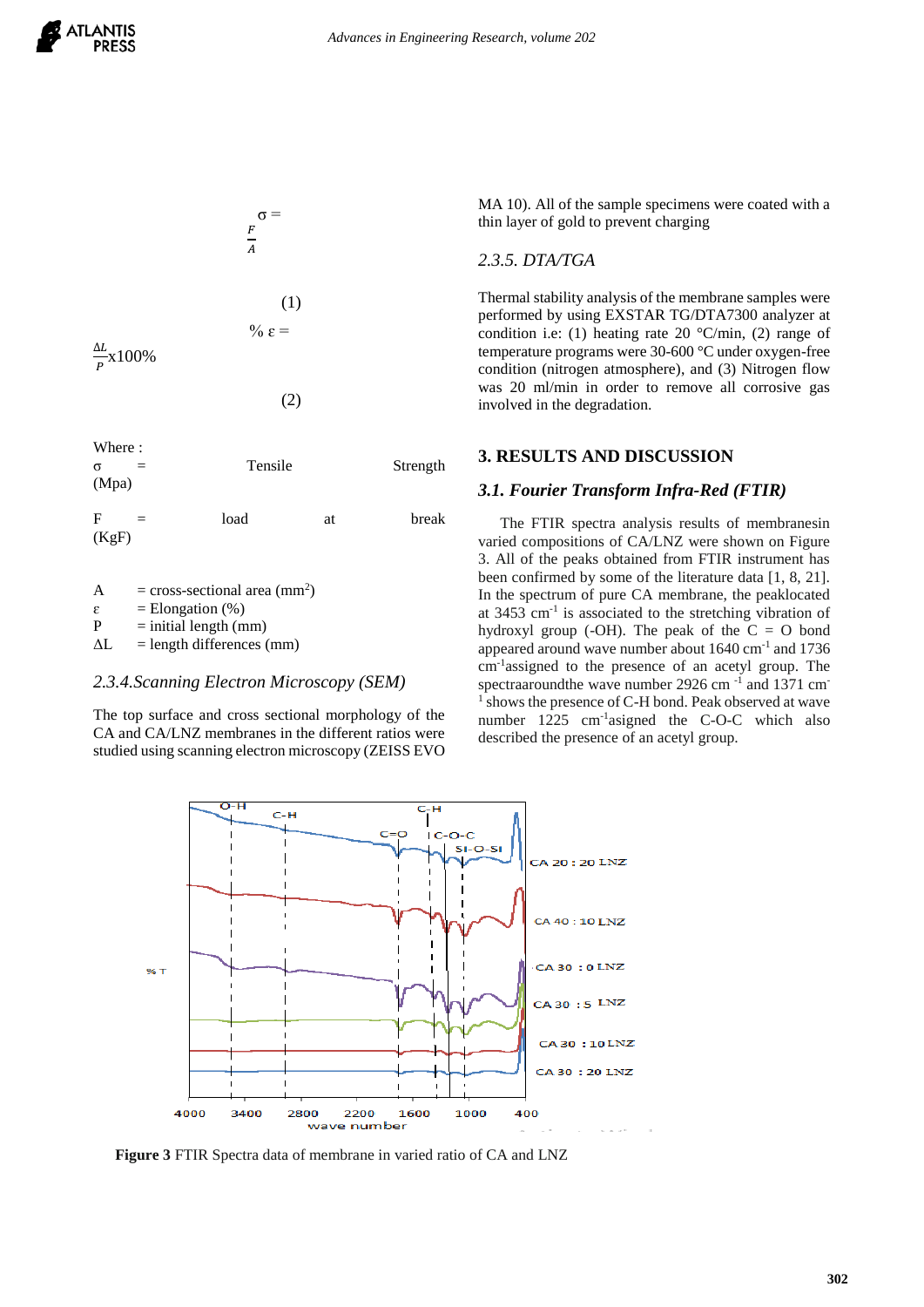#### ram

In the spectrum of CA/LNZ membrane, it shows that the addition of LNZ into the CA matrix affects on shifting of –OH, C=O and C-H bond. The intensity of the band at around 3453cm-1 , 1640 cm-1 and, 1225 cm-1 assigned in the bending vibration due to the presence of silica Si-O-Si from LNZ. This result shows that the hydrophilic nature of the membrane increases. The stretching vibrations also occurs on the cluster C-H,  $C = O$  and C-O-C which is caused by the interaction between CA and LNZ This results confirmed that there are exist the interaction between CA and LNZ. This results confirmed that the membrane has been homogenized.

#### *3.2. Mechanical Stability Analysis.*

The mechanical stability of the membraneswere evaluated its tensile properties, i.e., tensile strength and the elongation at break. It is observed that the filled membranes show much lower tensile strength than the pure of CA membrane. In spite of elongation properties, the filled membranes show decrease marginally with an increase of the filler.

The membranes which have good mechanical strength must have thevalue of percentage elongation and balanced tensile strength. A very high tensile strength without much elongation causes the rigidityof the membranes while the high elongation makes the membrane soft [2]. The results of mechanical stability of membranes test shown that the membrane in ratio of CA/LNZ 20: 20, 20:10 and 20:30indicate the good balance of tensile strength and percentage of elongation. This results explained that the presence of LNZ as a filler into matrix membrane were able to improve the mechanical performance of CA membrane. Thus, the modified membranes can be suitable used for pervaporation process without any mechanical failure.



**Figure 4** Results of Mechanical Stability Analysis (tensile strength vs elongation)

#### *3.3. X-Ray diffraction (XRD)*

The XRD analysis showed the characteristics of the membrane structure, properties of amorphous or crystalalyne of pure CA and CA/LNZ membranes in varied ratios. The diffraction patterns of pure CA, CA/LNZ with different LNZ concentrations are shown in Fig. 6. It can be seen that the XRD pattern of pure CA shows like all other natural polymers was partial crystalline nature [7]. The XRD patterns of CA/LNZ with low LNZ concentrations in presence were similar patterns with pure CA membrane. However, when high concentration of LNZ are added to CA matrix membranes, the intensity of  $XRD$  spectra  $2\Theta$  were increased. It was observed that the characteristic peak of CA/LNZ in ratio of 30:20 and 20:20 the LNZ particles located at 23.07°.This results was indicatedthat the addition of LNZ into CA matrix membrane was influenced the crystallinity of membrane and improved the mechanical properties of the membrane due to interaction between CA and LNZ.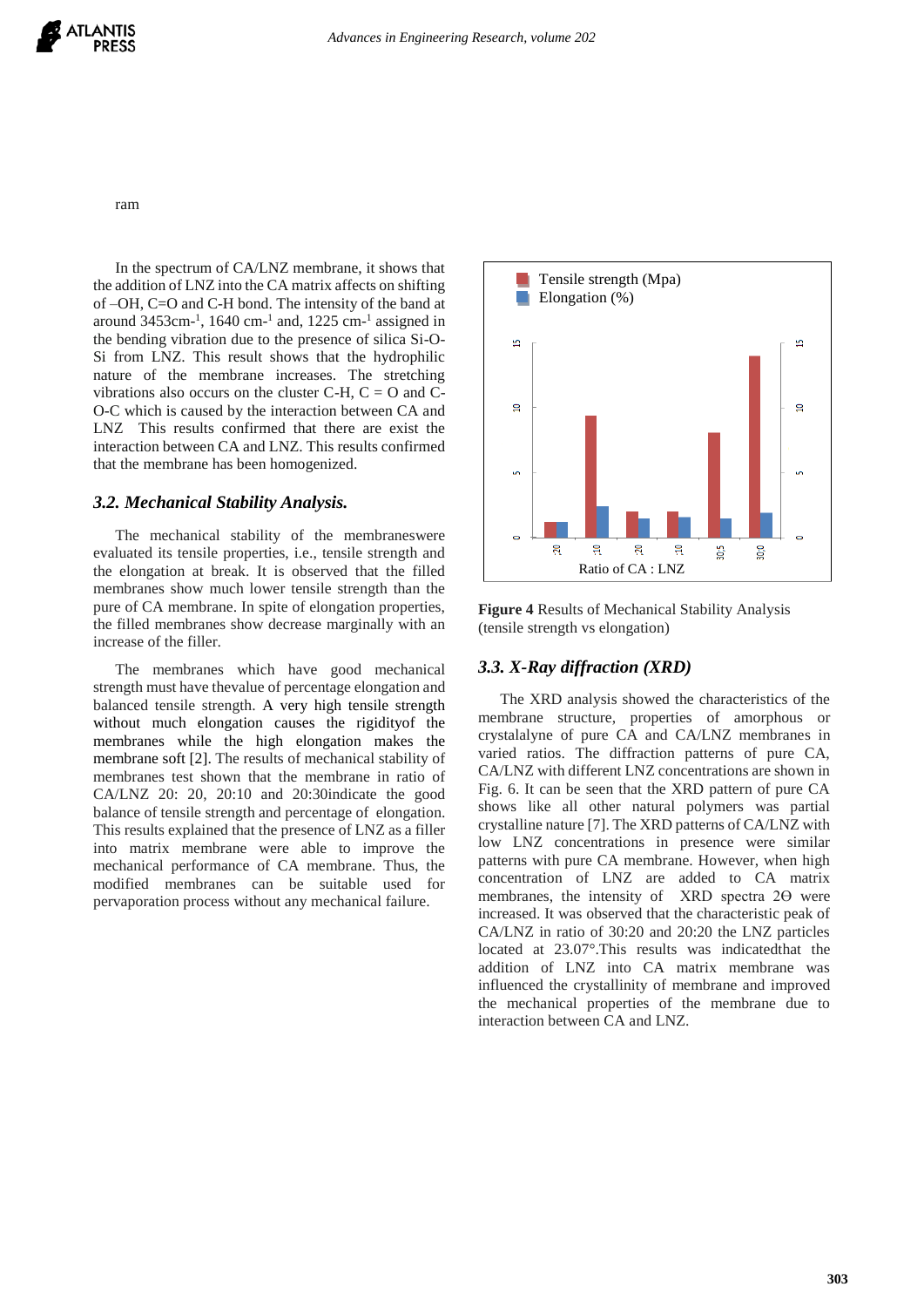



**Figure 5** X-ray diffraction patterns of pure CA, and CA/LNZ membranes in varied ratio

# *3.4. Scanning electron microscopy (SEM)*

The scanning electron micrograph (SEM) characterizations of CA pure and hybrid CA/LNZ membranes were shown in Figure 5. The morphologies of pure CA and CA filled with LNZ are shown in Fig.

5(a) indicates the smooth surface of pure CAmembrane, and Fig. 5(b) shows that the top surface of hybrid membranes. On the surface of pure membrane, it was observed that a dense featureless morphology. Dissimilar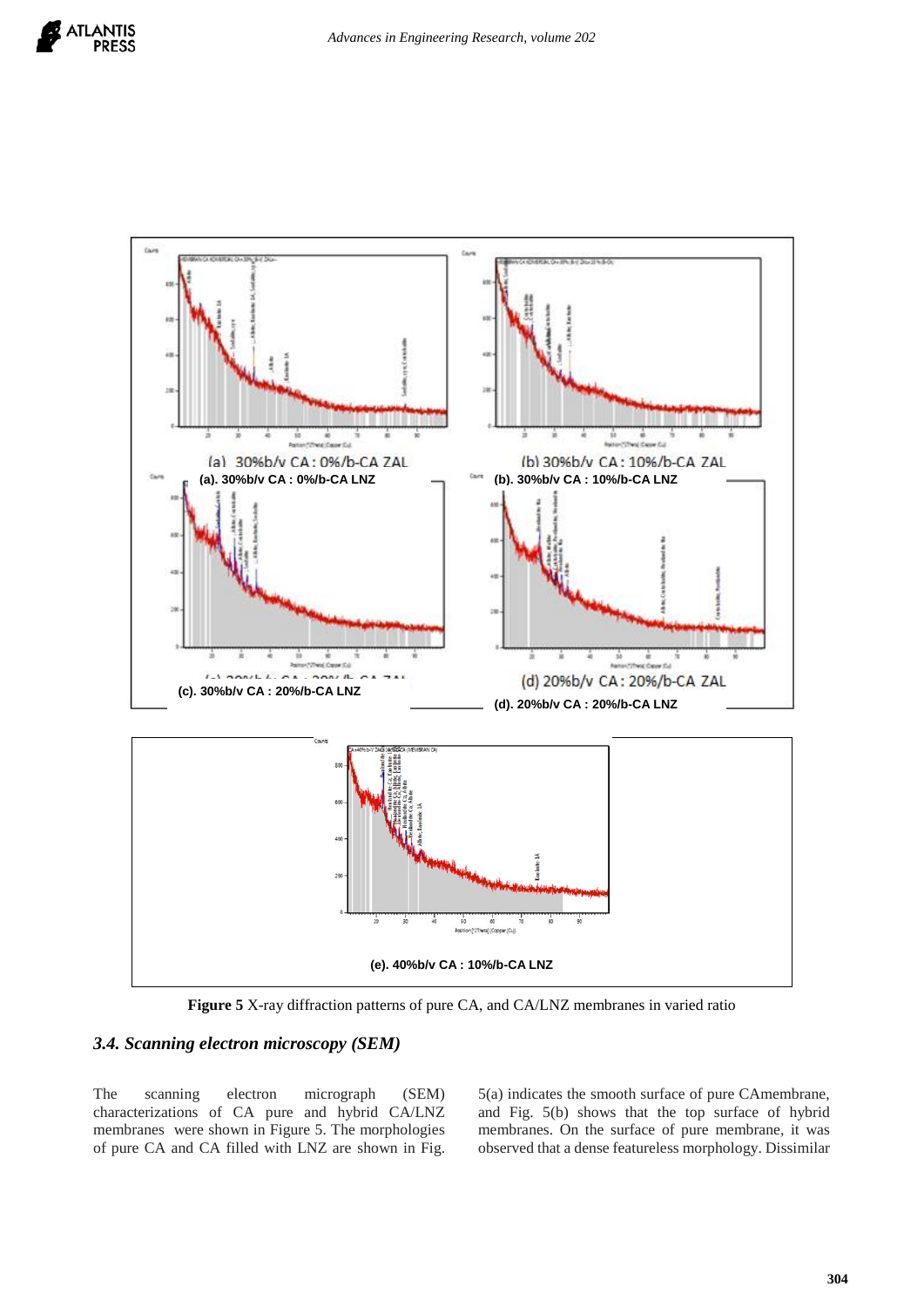with the pure of CA membrane, there were many protrusions on the surface of the hybrid C/LNZ membrane, which consisted of particles of LNZ or their aggregates. The LNZ filled into the matrix Ca membrane was not change the properties of denser membrane, it is evidenced by no spongy holes in the cross-section (Fig. 5(c) and (d)).



**Figure 6** Morphology of pure CA membrane and CA/LNZ Membrane: (a) surface of pure CA membrane; (c) surface of CA membrane filled with LNZ (30:20); (c) cross-section of pure CA membrane; (d) cross-section of membrane filled with filled with LNZ (30:20).

The addition of LNZ particles into the CA matrix solution resulted in a larger viscosity than of the CA solution. Thus, the viscosity of mixture would increase with the increase of mass content of LNZ, which was resulting an increase of the dehydration performance of ethanol on the pervaporation process [20].

#### *3.5. Thermal Analysis (DTA/TGA)*

The thermal stabilities and degradation behavior of pure membrane CA and CA/LNZ were evaluated by TGA/DTA analysis instrument under nitrogen atmosphere. The TGA/DTAanalysis was restricted to samples with a variation of 30% w/v: 0% w-CA and 30% w/v: 20% w-CA. Figure 7 and 8 shows that the degradation of all the CA and hybrid membranes occurs in three stages. The first stage, from the room temperature 30-160 ˚C, represents the evaporation of water or volatile matter. The second stage, at 240-320˚C, represents the main thermal degradation of the cellulose acetate chains. The third step, up to 320-400 °C, shows degradation products into ash. At the temperature of around  $366^{\circ}$ C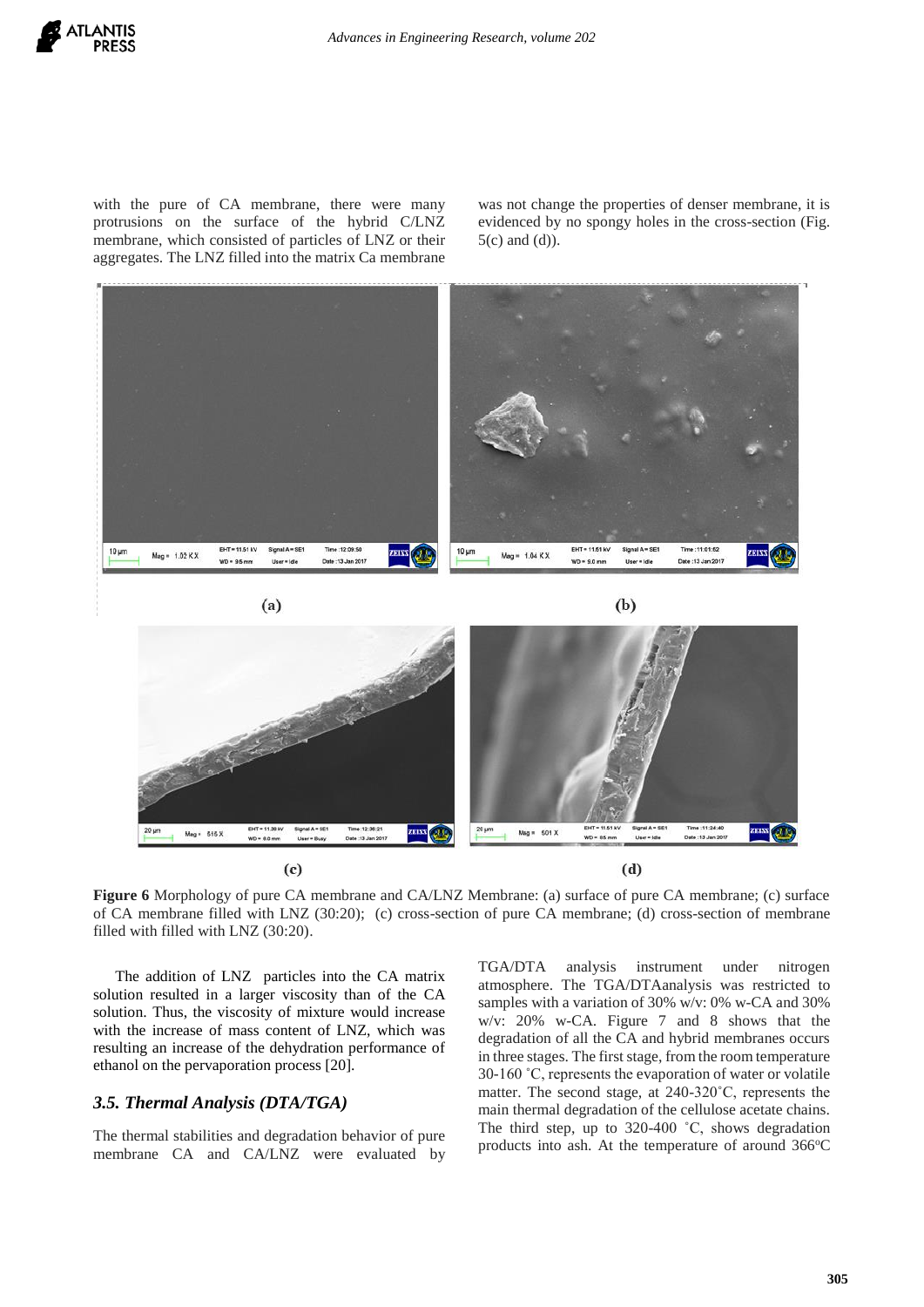membrane completely degraded. In the other hand, membranes CA/LNZ degradation firts stage occurs at the temperature of  $30-110^{\circ}$ C represent the evaporation of water or volatile content in the membrane evaporation CA. The second stage, at the temperature of  $240^{\circ}350^{\circ}$ C decomposition of cellulose acetate occured, and the last stage aroundthe temperature of  $350^{\circ}$ C to  $420^{\circ}$ C the membrane degraded into ash. At the temperature around of 381°C membrane already started to decompose. Based on these results, it can be concluded that the addition of LNZ able to improve the thermal stability and retard the thermal degradation of hybrid membranes; this result was similar with previous reports [1,7,17].



**Figure 7** Comparisson result ofthermogram of membrane CA and CA/LNZ



**Figure 8** The DTA analysis result of Pure CA and hybrid CA/LNZ membranes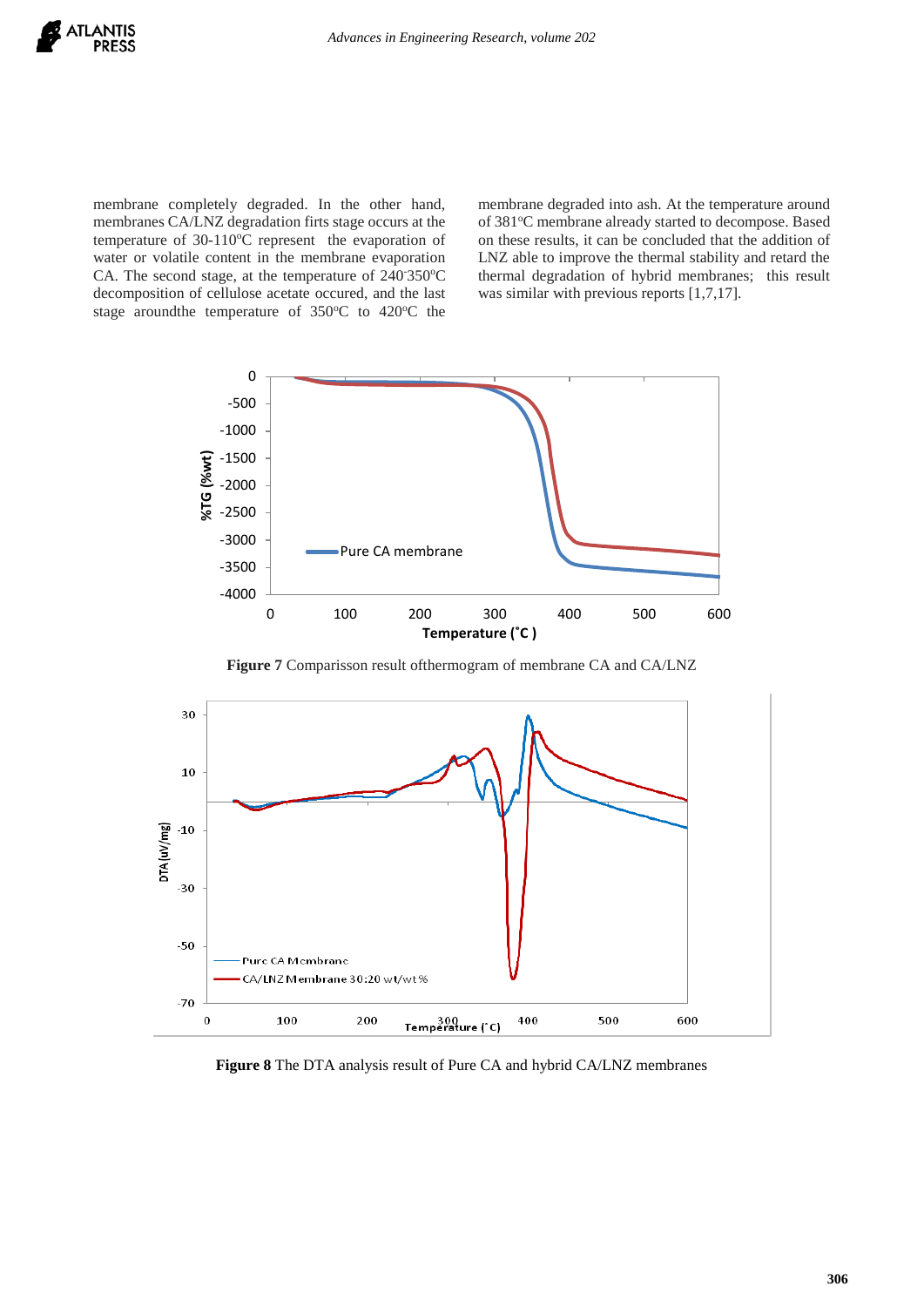

# **4. CONCLUSIONS**

CA/LNZ hybrid membranes were prepared via phase inversion by dispersing the Lampung natural zeolite particle into the CA casting solution. The addition of LNZ into the CA casting solution improved the membrane properties. The conclusions can be listed as follows:

- 1. It was possible to produce membranes of cellulose acetate hybrid membrane by using natural zeolite. The addition of natural zeolite (LNZ) improve the performance better than pure CA membrane and it is found to be inexpensive and easy to prepare.
- 2. SEM images show that the LNZ filled into the matrix Ca membrane was not change the properties of denser membrane.
- 3. The results from mechanical stability test, XRD, and TGA/DTA analysis shows that by increasing the addition of LNZ particles in the casting solution influenced the crystallinity of membrane and improved the mechanical and thermal stability properties of the membrane due to interaction between CA and LNZ.
- 4. This study may provide useful information to further develop some inexpensive pervaporation membrane for used in separation and dehydration of ethanolwater in industrial.

#### **ACKNOWLEDGMENT**

The authors gratefully acknowledge the financial support of the Directorate General of Higher Education, National Ministry of Republic Indonesia and University of Lampung or research grant of "Hibah Fundamental Dikti 2016" and "Hibah Professor 2017". This study was successfully done by the facilities support of Integrated Laboratory and Innovation Technology Center University of Lampung.

#### **REFERENCES**

- [1] Ma X., Hu C., Guo R., Fang X., Wu H., Jiang Z., Preparation of cellulose acetate/zeolite composite fiber and its adsorption behavior for heavy metal ions in aqueous solution, vol. 209, Chemical Engineering Journal, 2012, pp. 325–333
- [2] Samanta H.S., Ray S.K., Separation of ethanol from water by pervaporation using mixed

matrix copolymer membranes. Separation and Purification Technology, 2014.

DOI: http://dx.doi.org/10.1016/j.seppur. 2015.03.006

- [3] Le N.L., and Suzana P.N., Materials and membrane technologies for water and energy sustainability, vol. 7, Sustainable Materials and Technologies, 2016, pp. 1–28.
- [4] Arthanareeswaran G., Sriyamuna D., Raajenthiren M., Effect of silica particles on cellulose acetate blend ultrafiltration membrans: Part I, vol. 64, Separation and Purification Technology, 2008, pp. 38–47.
- [5] Ji F., Li C., Tang B., Xu J., Lu G., Liu P., Preparation of cellulose acetate/zeolite composite fiber and its adsorption behavior for heavy metal ions in aqueous solution, vol. 209, Chemical Engineering Journal, 2012, pp. 325–333.
- [6] Guleca H.A., Topaclib A., Topaclib C., Albayraka N., Mutluc M., Modification of cellulose acetate membrane via low-pressure plasma polymerization for sugar separation applications: Part I, vol. 350, Membrane development and characterization Journal of Membrane Science, 2010, pp. 310–321.
- [7] Kamal H., Abd-Elrahim F.M., Lotfy S., Characterization and some properties of cellulose acetate-co-polyethylenen oxide blends prepared by the use of gamma irradiation, vol. 7, Journal of Radiation Research and Applied, 2014, pp. 146- 153.
- [8] Minhas F.T., Farrukh S., Hussain A., Mujahid M., Comparison of silica and novel functionalized silica-based cellulose acetate hybrid membrans in gas permeation study, vol. 22, Journal Polymer Res., 2015, pp. 2-13.
- [9] Abedini R., Mousavi S.M., Aminzadeh R., A novel cellulose acetate (CA) membrane using TiO2 nanoparticles: Preparation, characterization and permeation study, vol. 277, Desalination, 2011, pp. 40–45.
- [10] Saljoughi E., Sadrzadeh M., Mohammadi T., Effect of preparation variables on morphology and pure water permeation flux through asymmetric cellulose acetate membranes, vol. 326, Journal of Membrane Science, 2009, pp. 627–634.
- [11] Chapman P.D., Oliveirab T., Livingstona A.G., Li K., Membranes for the dehydration of solvents by pervaporation, vol. 318, Journal of Membrane Science, 2008, pp. 5–37.
- [12] Kanse, N.G., and Dawande S. D., A Review of pervaporation membrane system for the